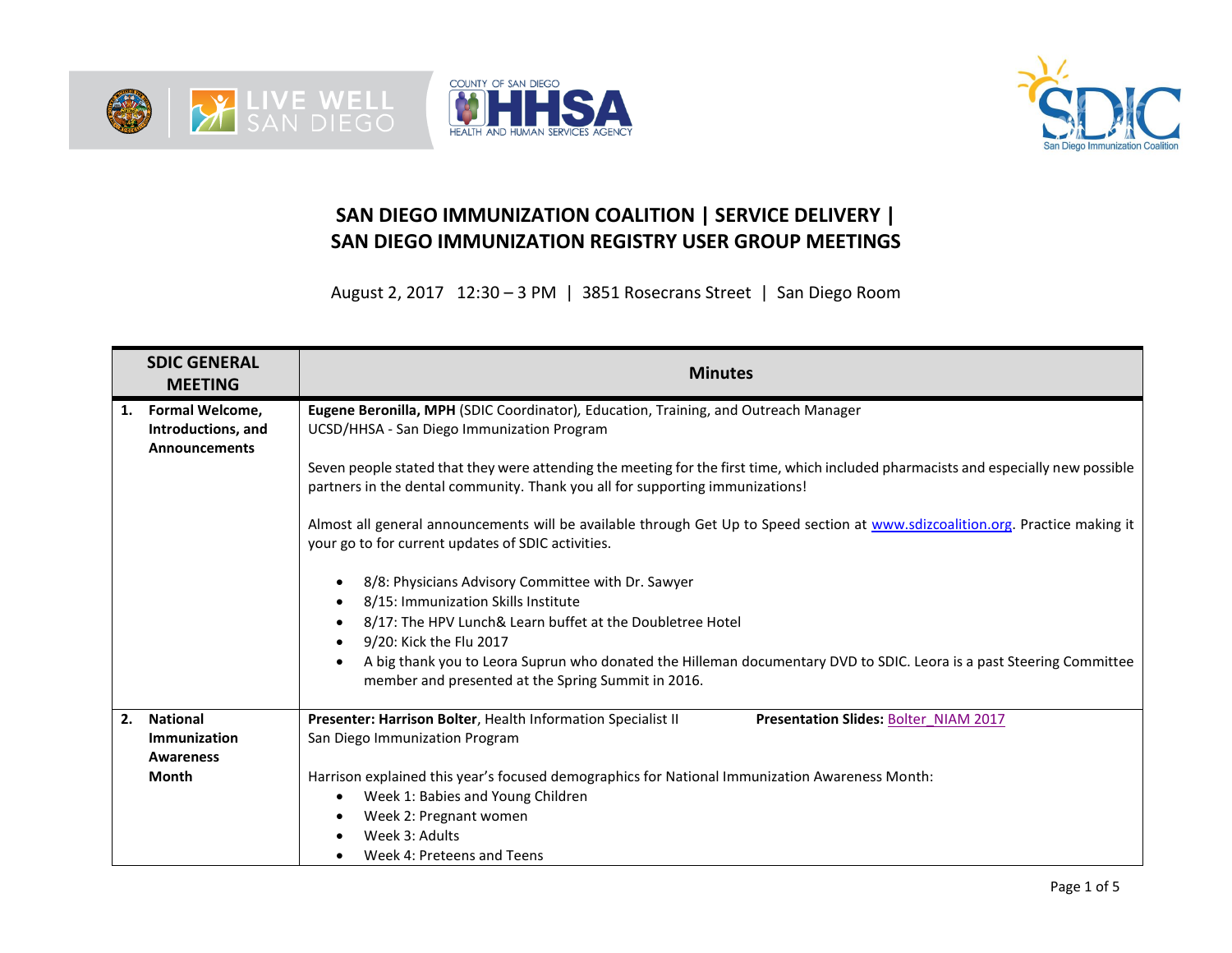





| 3. | <b>Immunizations</b><br>and Oral<br><b>Health</b>                    | Presenter: Kelly Strona, Health Information Specialist II<br>Presentation Slides: Strona Iz and Oral Health<br>Maternal, Child, and Family Health Services<br>Kelly provided the overlapping health promotion concerns between the fields of immunizations and oral health. Her general<br>objectives:<br>Explain the importance of oral health to overall health<br>$\bullet$<br>Identify connection between oral health and immunizations<br>$\bullet$<br>Describe ways dental and medical providers can integrate services and priorities<br>$\bullet$ |  |  |  |  |  |
|----|----------------------------------------------------------------------|-----------------------------------------------------------------------------------------------------------------------------------------------------------------------------------------------------------------------------------------------------------------------------------------------------------------------------------------------------------------------------------------------------------------------------------------------------------------------------------------------------------------------------------------------------------|--|--|--|--|--|
|    | <b>SERVICE DELIVERY</b>                                              | <b>Minutes</b>                                                                                                                                                                                                                                                                                                                                                                                                                                                                                                                                            |  |  |  |  |  |
| 4. | <b>Service</b><br><b>Delivery</b><br>and State Flu<br><b>Updates</b> | Presenter: Melissa Thun, RN, Public Health Nurse Supervisor<br>Presentation Slides: Smith VFC Updates 2017<br>Thun Service Delivery<br>Melissa gave announcements on behalf of Erik Smith at VFC, and Nancy discussed the upcoming flu vaccine provider training.                                                                                                                                                                                                                                                                                         |  |  |  |  |  |
|    | <b>SDIR USER GROUP</b>                                               | <b>Minutes</b>                                                                                                                                                                                                                                                                                                                                                                                                                                                                                                                                            |  |  |  |  |  |
| 5. | <b>SDIR User</b><br>Group<br><b>Updates:</b>                         | Presenters: Manny Mones, Provider Quality Improvement Manager Presentation Slides: Mones SDIR Updates<br>San Diego Immunization Program<br>Danelle gave updates of new live partners in SDIR, and Manny discussed confidentiality, inventory, and how to sign up for future<br>SDIR trainings using Eventbrite.                                                                                                                                                                                                                                           |  |  |  |  |  |
|    | <b>Next Meeting</b>                                                  | Wed, October 4, 2017 from 12:30 - 3 PM                                                                                                                                                                                                                                                                                                                                                                                                                                                                                                                    |  |  |  |  |  |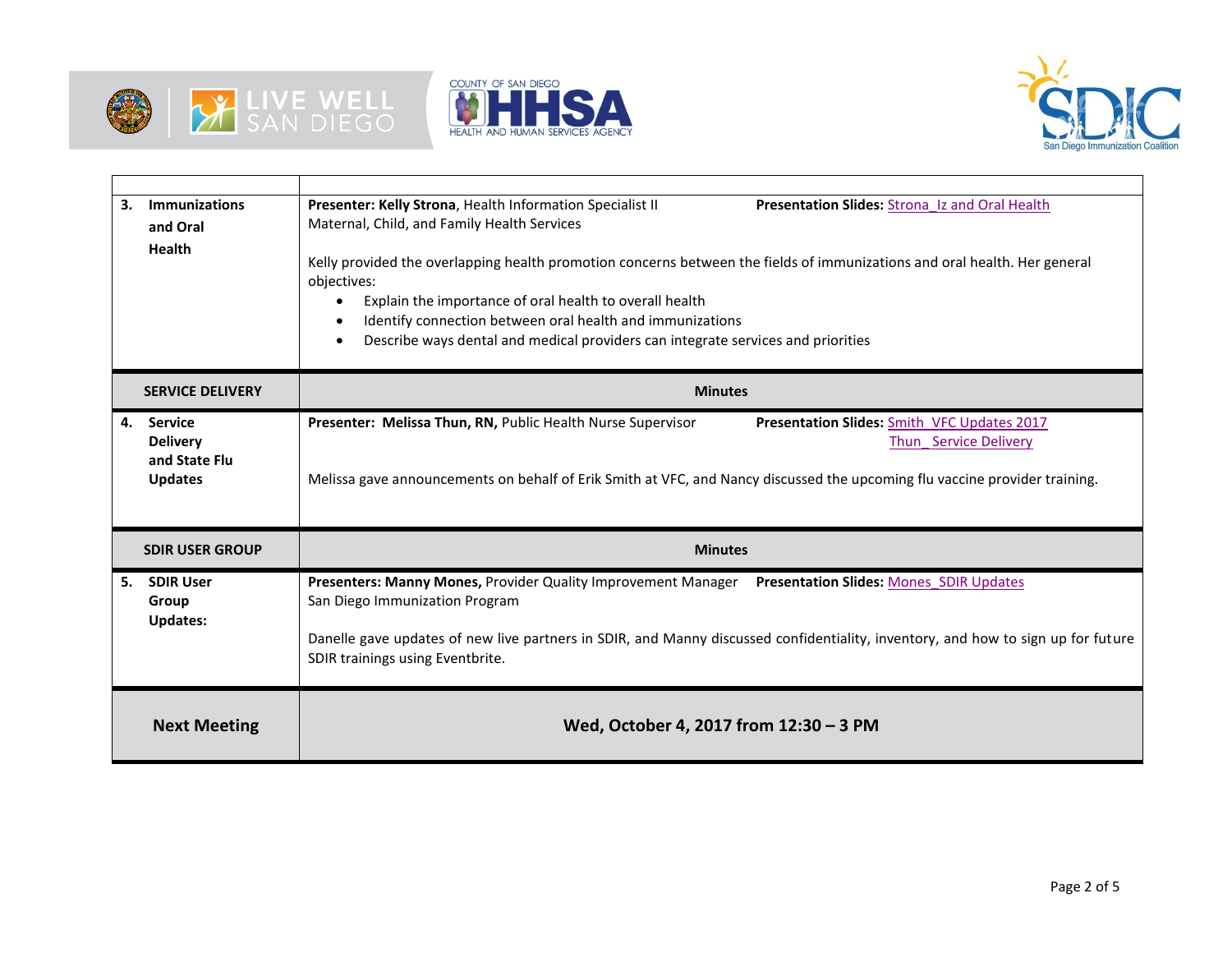





## **Addendum: SDIC Meeting Attendees (All) August 2, 2017**

| <b>Date</b> | <b>Last Name</b> | <b>First Name</b> | <b>Organization/Business</b> | <b>Attended</b>         |                         |                         | <b>Status</b> |
|-------------|------------------|-------------------|------------------------------|-------------------------|-------------------------|-------------------------|---------------|
|             |                  |                   |                              | $\overline{1}$          | $\overline{2}$          | 3 <sup>1</sup>          |               |
| 8/2/17      | Anedo            | Wendy             | SD Family Care               | $\mathsf{x}$            | $\mathsf{X}$            | $\mathsf{X}$            |               |
| 8/2/17      | Arangio-Law      | Luanne            | Palomar                      | $\overline{\mathsf{x}}$ | $\overline{\mathsf{x}}$ | $\mathsf{x}$            |               |
| 8/2/17      | Arteaga          | Joseph            | Mountain Health              | $\overline{\mathsf{X}}$ |                         |                         | (New)         |
| 8/2/17      | Ayala            | Elisa             | <b>RCHSD</b>                 | $\overline{\mathsf{x}}$ |                         |                         |               |
| 8/2/17      | Beronilla        | Eugene            | SDIP                         | $\overline{\mathsf{x}}$ | $\overline{\mathsf{x}}$ | $\mathsf{X}$            |               |
| 8/2/17      | <b>Bolter</b>    | Harrison          | SDIP                         | $\overline{\mathsf{x}}$ |                         |                         |               |
| 8/2/17      | Borgschatz       | Keith             | Pfizer                       | $\overline{\mathsf{x}}$ |                         |                         |               |
| 8/2/17      | Bouveron         | Suzi              | <b>CDPH</b>                  | $\overline{\mathsf{X}}$ | $\overline{\mathsf{x}}$ |                         |               |
| 8/2/17      | <b>Brucks</b>    | Lisa              | SDIC/CSUSM                   | $\overline{\mathsf{x}}$ | $\overline{\mathsf{x}}$ | $\mathsf{X}$            |               |
| 8/2/17      | <b>Burch</b>     | Amy               | East MCH                     | $\overline{\mathsf{x}}$ | $\overline{\mathsf{x}}$ | $\overline{X}$          |               |
| 8/2/17      | Canoy            | Martha            | <b>NIPH</b>                  | $\overline{\mathsf{x}}$ | $\overline{\mathsf{x}}$ | $\overline{\mathsf{X}}$ |               |
| 8/2/17      | Carino           | Leslie            | <b>IBHC</b>                  | $\overline{\mathsf{x}}$ | $\overline{\mathsf{x}}$ | $\overline{X}$          |               |
| 8/2/17      | Cruz             | Adriana           | SDIP                         | $\overline{\mathsf{x}}$ | $\overline{\mathsf{x}}$ | $\overline{\mathsf{x}}$ |               |
| 8/2/17      | Djuric           | Masha             | SDIP                         | $\overline{\mathsf{x}}$ | $\overline{\mathsf{X}}$ |                         |               |
| 8/2/17      | Dzulynsky        | Michelle          | Sanofi Pasteur               | $\overline{\mathsf{x}}$ | $\overline{\mathsf{x}}$ | $\mathsf{X}$            |               |
| 8/2/17      | Ellzey           | Jessica           | <b>FHCSD</b>                 | $\overline{\mathsf{x}}$ | $\overline{\mathsf{X}}$ |                         |               |
| 8/2/17      | Equipano         | Krisanto          | <b>HHSA</b>                  | $\overline{\mathsf{x}}$ | $\overline{\mathsf{x}}$ | $\mathsf{X}$            |               |
| 8/2/17      | Garcia           | Maria             | San Ysidro Health Center     | $\overline{\mathsf{x}}$ | $\overline{\mathsf{x}}$ | $\mathsf{x}$            |               |
| 8/2/17      | Gharbawy         | Daniel            | Segirus                      | $\mathsf{X}$            | $\mathsf{X}$            |                         |               |
| 8/2/17      | Hargus           | Jenny             | HHSA - Epi                   | $\mathsf{x}$            | $\overline{\mathsf{X}}$ |                         | (New)         |
| 8/2/17      | Hodge            | Kym               | <b>MFCHS</b>                 | $\mathsf{X}$            |                         |                         |               |
| 8/2/17      | Humeniuk         | Jennifer          | Ralphs                       | $\mathsf{X}$            |                         |                         | (New)         |
| 8/2/17      | Kiryakos         | Rita              | La Maestra                   | $\overline{\mathsf{X}}$ |                         |                         | (New)         |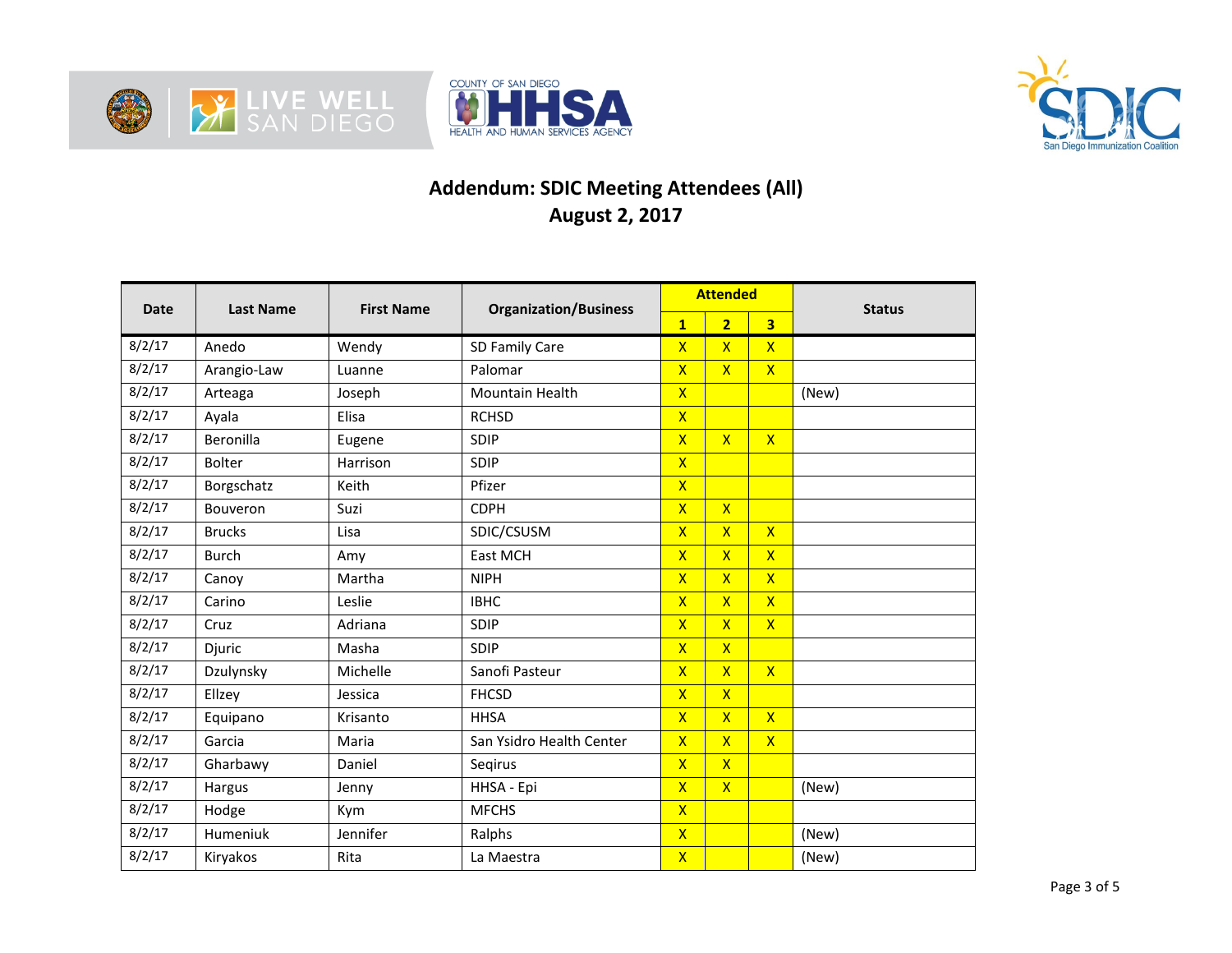







| 8/2/17 | Kiyota          | Elizabeth      | San Diego County         | $\mathsf{x}$            | $\mathsf{X}$            |                         | (New) |
|--------|-----------------|----------------|--------------------------|-------------------------|-------------------------|-------------------------|-------|
| 8/2/17 | Knickerbocker   | Nancy          | SDIP                     | $\overline{\mathsf{X}}$ | $\overline{\mathsf{x}}$ | $\overline{\mathsf{x}}$ |       |
| 8/2/17 | Kwock           | Lynn           | GSK                      | $\overline{\mathsf{x}}$ | $\overline{\mathbf{x}}$ |                         |       |
| 8/2/17 | L(?)            | Elizabeth      | <b>RCHSD</b>             | $\overline{\mathsf{X}}$ |                         |                         |       |
| 8/2/17 | Lenhoff         | Adrienne       | SDUSD                    | $\overline{\mathsf{x}}$ | $\overline{\mathsf{x}}$ | $\overline{\mathsf{x}}$ |       |
| 8/2/17 | Lopez           | Tracy          | NMCSA - Balboa           | $\overline{\mathsf{X}}$ | $\overline{\mathsf{x}}$ |                         |       |
| 8/2/17 | Mallen          | Colleen        | <b>CDPH</b>              | $\overline{\mathsf{x}}$ |                         |                         |       |
| 8/2/17 | Mones           | Manny          | SDIP                     |                         | $\overline{\mathsf{x}}$ | $\overline{\mathsf{x}}$ |       |
| 8/2/17 | Nuno            | Celia          | <b>SYHC</b>              | $\overline{\mathsf{x}}$ | $\overline{\mathsf{x}}$ | $\overline{\mathsf{x}}$ |       |
| 8/2/17 | Olinger         | Thomas         | SD County Dental         | $\overline{\mathsf{X}}$ |                         |                         | (New) |
| 8/2/17 | Oropeza         | Maria          | SDIP                     | $\overline{\mathsf{X}}$ | $\overline{\mathsf{x}}$ | $\mathsf{X}$            |       |
| 8/2/17 | Orozco-Valdivia | <b>Barbara</b> | <b>Health Net</b>        | $\overline{\mathsf{X}}$ |                         |                         |       |
| 8/2/17 | Ott             | Cassie         | SDIP                     | $\overline{\mathsf{x}}$ |                         |                         |       |
| 8/2/17 | Palomino        | Angie          | UCSD - Refugee Health    | $\overline{X}$          | $\overline{X}$          |                         |       |
| 8/2/17 | Parker          | Shelley        | <b>HHSA</b>              | $\overline{\mathsf{x}}$ | $\overline{\mathsf{x}}$ |                         |       |
| 8/2/17 | Pettiford       | Kimberly       | SDIP                     | $\overline{\mathsf{X}}$ | $\overline{\mathsf{x}}$ |                         |       |
| 8/2/17 | Pretanvil       | Sarah          | UCSD/HHSA - SDIP         | $\overline{\mathsf{x}}$ | $\overline{\mathsf{x}}$ | $\overline{\mathsf{x}}$ |       |
| 8/2/17 | Qin             | Sharon         | First 5 San Diego        | $\mathsf{X}$            |                         |                         | (New) |
| 8/2/17 | Siller          | Emilia         | VIP - CRPHC              | $\overline{\mathsf{x}}$ | $\overline{\mathsf{x}}$ | $\overline{\mathsf{x}}$ |       |
| 8/2/17 | Sneag           | Mia            | SDUSD                    | $\overline{X}$          | $\overline{\mathsf{x}}$ | $\overline{\mathsf{x}}$ |       |
| 8/2/17 | Sterling        | Jennifer       | SDIP                     | $\overline{\mathsf{x}}$ | $\overline{\mathsf{x}}$ |                         |       |
| 8/2/17 | Strona          | Kelly          | HHSA-CHDP                | $\mathsf{X}$            | $\mathsf{X}$            |                         |       |
| 8/2/17 | Surofchy        | Dalga          | UCSD/Ralph's             | $\overline{\mathsf{X}}$ | $\overline{\mathsf{x}}$ | $\overline{\mathsf{X}}$ | (New) |
| 8/2/17 | Tadeo           | Marcela        | <b>SYHC</b>              | $\overline{X}$          | $\overline{\mathsf{x}}$ | $\overline{\mathsf{x}}$ |       |
| 8/2/17 | Tellez          | Angela         | La Maestra               | $\overline{\mathsf{X}}$ | $\overline{\mathsf{x}}$ | $\overline{\mathsf{x}}$ |       |
| 8/2/17 | Thun            | Melissa        | SDIP                     | $\overline{\mathsf{x}}$ | $\overline{\mathsf{x}}$ | $\overline{\mathsf{x}}$ |       |
| 8/2/17 | Tovar           | Beatriz        | <b>VCC</b>               | $\overline{\mathsf{x}}$ | $\overline{\mathsf{x}}$ | $\overline{\mathsf{x}}$ |       |
| 8/2/17 | Vargas          | Josie          | Share the Care Dental    | $\mathsf{X}$            |                         |                         | (New) |
| 8/2/17 | Vargas          | Maria          | San Ysidro Health Center | $\overline{\mathsf{x}}$ | $\overline{\mathsf{x}}$ | $\overline{\mathsf{x}}$ |       |
| 8/2/17 | Velarde         | Sofia          | SDIP                     | $\overline{X}$          | $\overline{\mathsf{x}}$ | $\mathsf{X}$            |       |
|        |                 |                |                          |                         |                         |                         |       |